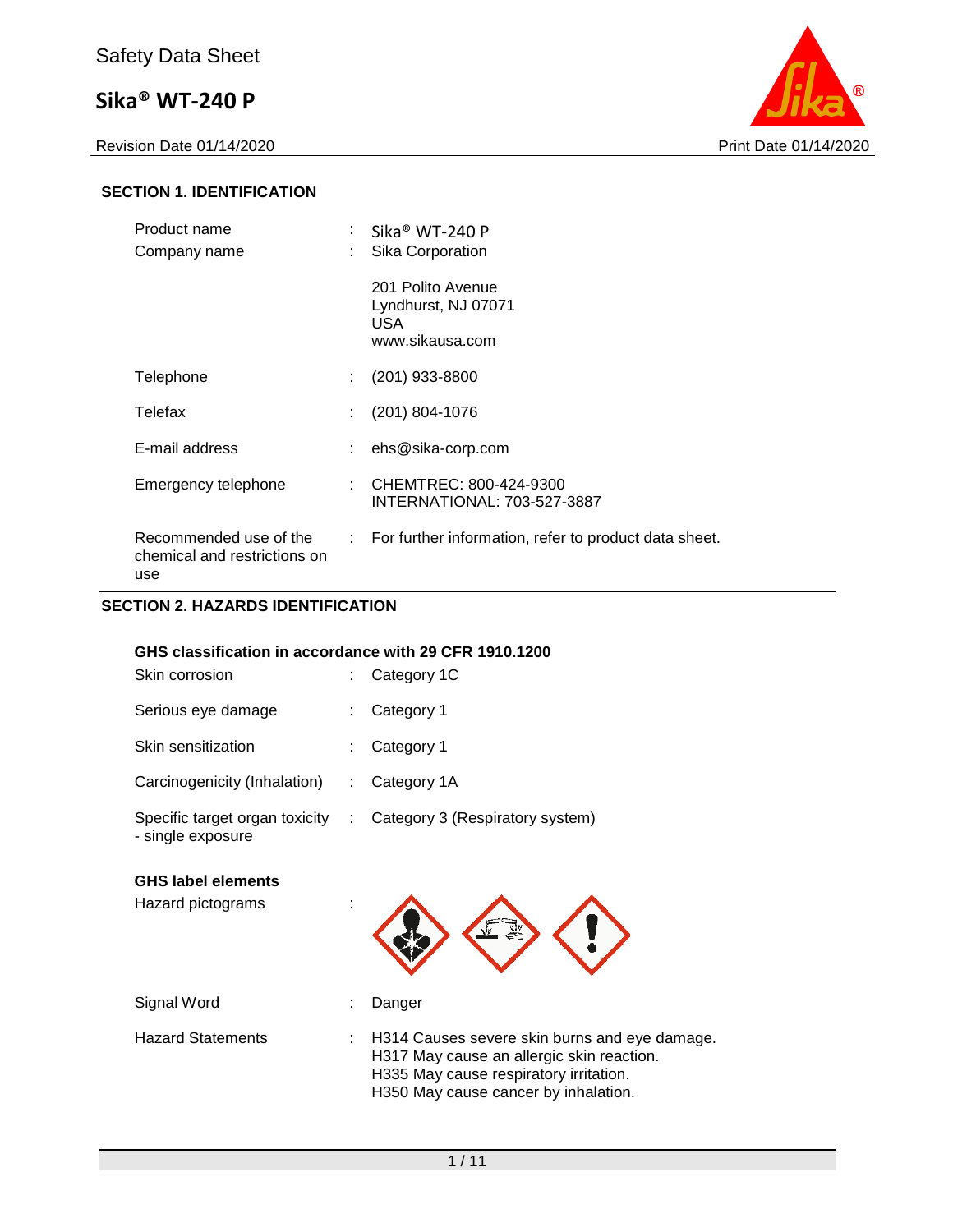Revision Date 01/14/2020 **Print Date 01/14/2020** 



| <b>Precautionary Statements</b> | <b>Prevention:</b><br>P201 Obtain special instructions before use.<br>P202 Do not handle until all safety precautions have been read<br>and understood.<br>P260 Do not breathe dusts or mists.<br>P264 Wash skin thoroughly after handling.<br>P271 Use only outdoors or in a well-ventilated area.<br>P272 Contaminated work clothing must not be allowed out of<br>the workplace.<br>P280 Wear protective gloves/ protective clothing/ eye protection/<br>face protection.                                                                                                                                                                                                                                                                                                                                                        |
|---------------------------------|-------------------------------------------------------------------------------------------------------------------------------------------------------------------------------------------------------------------------------------------------------------------------------------------------------------------------------------------------------------------------------------------------------------------------------------------------------------------------------------------------------------------------------------------------------------------------------------------------------------------------------------------------------------------------------------------------------------------------------------------------------------------------------------------------------------------------------------|
|                                 | <b>Response:</b><br>P301 + P330 + P331 IF SWALLOWED: Rinse mouth. Do NOT<br>induce vomiting.<br>P303 + P361 + P353 IF ON SKIN (or hair): Take off immediately<br>all contaminated clothing. Rinse skin with water/ shower.<br>P304 + P340 + P310 IF INHALED: Remove person to fresh air<br>and keep comfortable for breathing. Immediately call a POISON<br>CENTER/doctor.<br>P305 + P351 + P338 + P310 IF IN EYES: Rinse cautiously with<br>water for several minutes. Remove contact lenses, if present<br>and easy to do. Continue rinsing. Immediately call a POISON<br>CENTER/doctor.<br>P308 + P313 IF exposed or concerned: Get medical advice/<br>attention.<br>P333 + P313 If skin irritation or rash occurs: Get medical advice/<br>attention.<br>P362 + P364 Take off contaminated clothing and wash it before<br>reuse. |
|                                 | Storage:<br>P403 + P233 Store in a well-ventilated place. Keep container<br>tightly closed.<br>P405 Store locked up.                                                                                                                                                                                                                                                                                                                                                                                                                                                                                                                                                                                                                                                                                                                |
|                                 | Disposal:<br>P501 Dispose of contents/ container to an approved waste dis-<br>posal plant.                                                                                                                                                                                                                                                                                                                                                                                                                                                                                                                                                                                                                                                                                                                                          |
| <b>Additional Labeling</b>      | There are no ingredients with unknown acute toxicity used in a mixture at a concentration >= 1%.                                                                                                                                                                                                                                                                                                                                                                                                                                                                                                                                                                                                                                                                                                                                    |

#### **Other hazards**

None known.

#### **SECTION 3. COMPOSITION/INFORMATION ON INGREDIENTS**

#### **Mixtures**

#### **Components**

| Chemical name | CAS-No. | Classification | √oncentra-<br>$\frac{10}{6}$<br>W/W)<br>tion |
|---------------|---------|----------------|----------------------------------------------|
|---------------|---------|----------------|----------------------------------------------|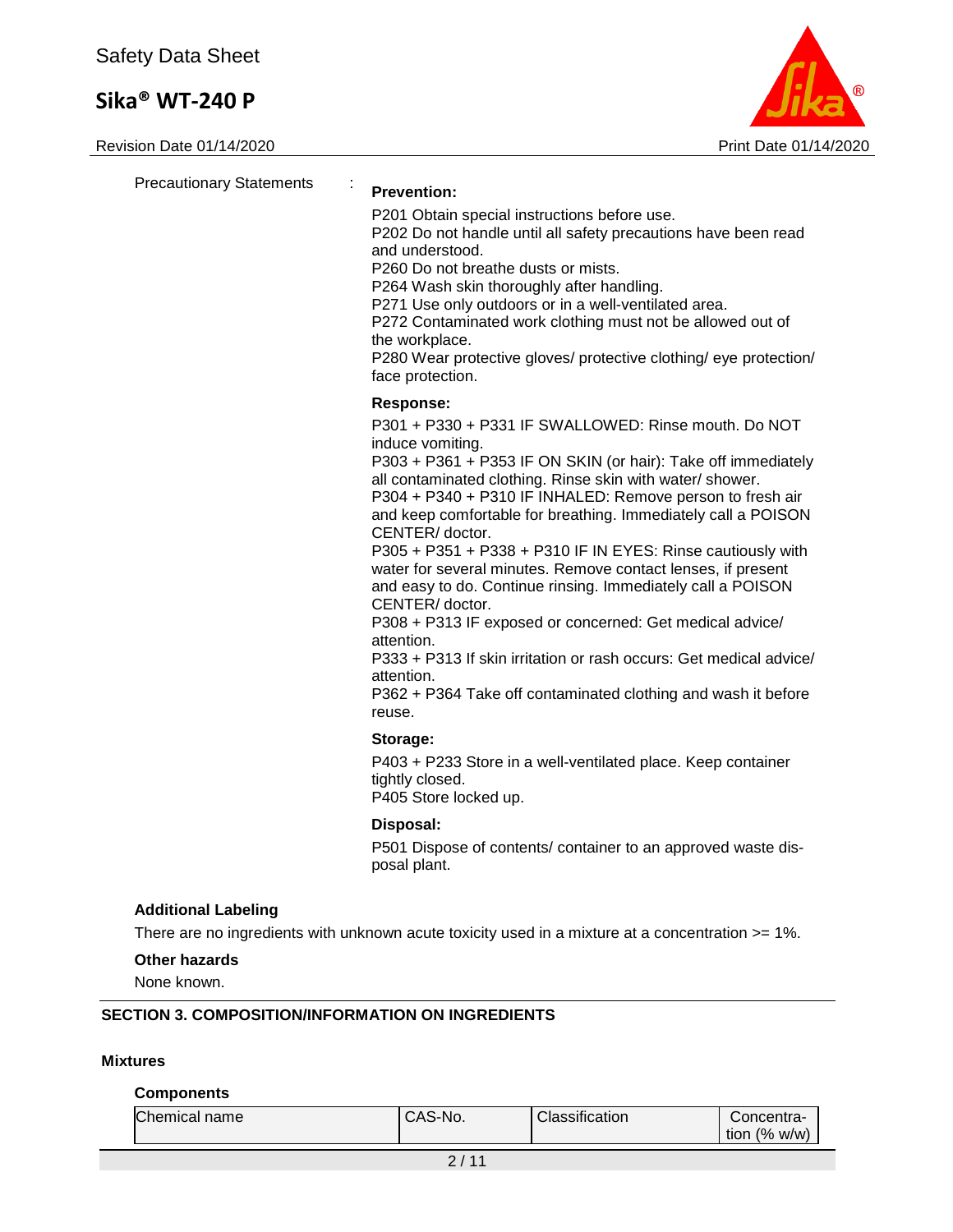Revision Date 01/14/2020 **Print Date 01/14/2020** 

| limestone          | 1317-65-3  |                                                                                         | $\ge$ = 30 - < 50 |
|--------------------|------------|-----------------------------------------------------------------------------------------|-------------------|
| Portland cement    | 65997-15-1 | Skin Corr. 1C; H314<br>Eye Dam. 1; H318<br><b>Skin Sens. 1; H317</b><br>STOT SE 3; H335 | $\ge$ = 30 - < 50 |
| magnesium oxide    | 1309-48-4  |                                                                                         | $>= 5 - < 10$     |
| calcium distearate | 1592-23-0  |                                                                                         | $>= 1 - 5$        |
| Quartz (SiO2)      | 14808-60-7 | Carc. 1A; H350i<br><b>STOT RE 1; H372</b><br>STOT SE 3; H335                            | $>= 0.1 - 1.1$    |

Actual concentration is withheld as a trade secret

#### **SECTION 4. FIRST AID MEASURES**

| General advice                                                    |    | Move out of dangerous area.<br>Consult a physician.<br>Show this material safety data sheet to the doctor in attend-<br>ance.                                                                                                                                                                                                                                                                |
|-------------------------------------------------------------------|----|----------------------------------------------------------------------------------------------------------------------------------------------------------------------------------------------------------------------------------------------------------------------------------------------------------------------------------------------------------------------------------------------|
| If inhaled                                                        |    | Move to fresh air.<br>Consult a physician after significant exposure.                                                                                                                                                                                                                                                                                                                        |
| In case of skin contact                                           |    | Take off contaminated clothing and shoes immediately.<br>Wash off with soap and plenty of water.<br>Immediate medical treatment is necessary as untreated<br>wounds from corrosion of the skin heal slowly and with difficul-<br>ty.                                                                                                                                                         |
| In case of eye contact                                            | ÷. | Small amounts splashed into eyes can cause irreversible tis-<br>sue damage and blindness.<br>In the case of contact with eyes, rinse immediately with plenty<br>of water and seek medical advice.<br>Continue rinsing eyes during transport to hospital.<br>Remove contact lenses.<br>Keep eye wide open while rinsing.                                                                      |
| If swallowed                                                      |    | Clean mouth with water and drink afterwards plenty of water.<br>Do not induce vomiting without medical advice.<br>Do not give milk or alcoholic beverages.<br>Never give anything by mouth to an unconscious person.<br>Take victim immediately to hospital.                                                                                                                                 |
| Most important symptoms<br>and effects, both acute and<br>delayed | ÷. | Prolonged exposure can cause silicosis.<br>Cough<br>Respiratory disorder<br>Allergic reactions<br><b>Dermatitis</b><br>Health injuries may be delayed.<br>corrosive effects<br>irritant effects<br>sensitizing effects<br>May cause an allergic skin reaction.<br>Causes serious eye damage.<br>May cause respiratory irritation.<br>May cause cancer by inhalation.<br>Causes severe burns. |
| Notes to physician                                                |    | Treat symptomatically.                                                                                                                                                                                                                                                                                                                                                                       |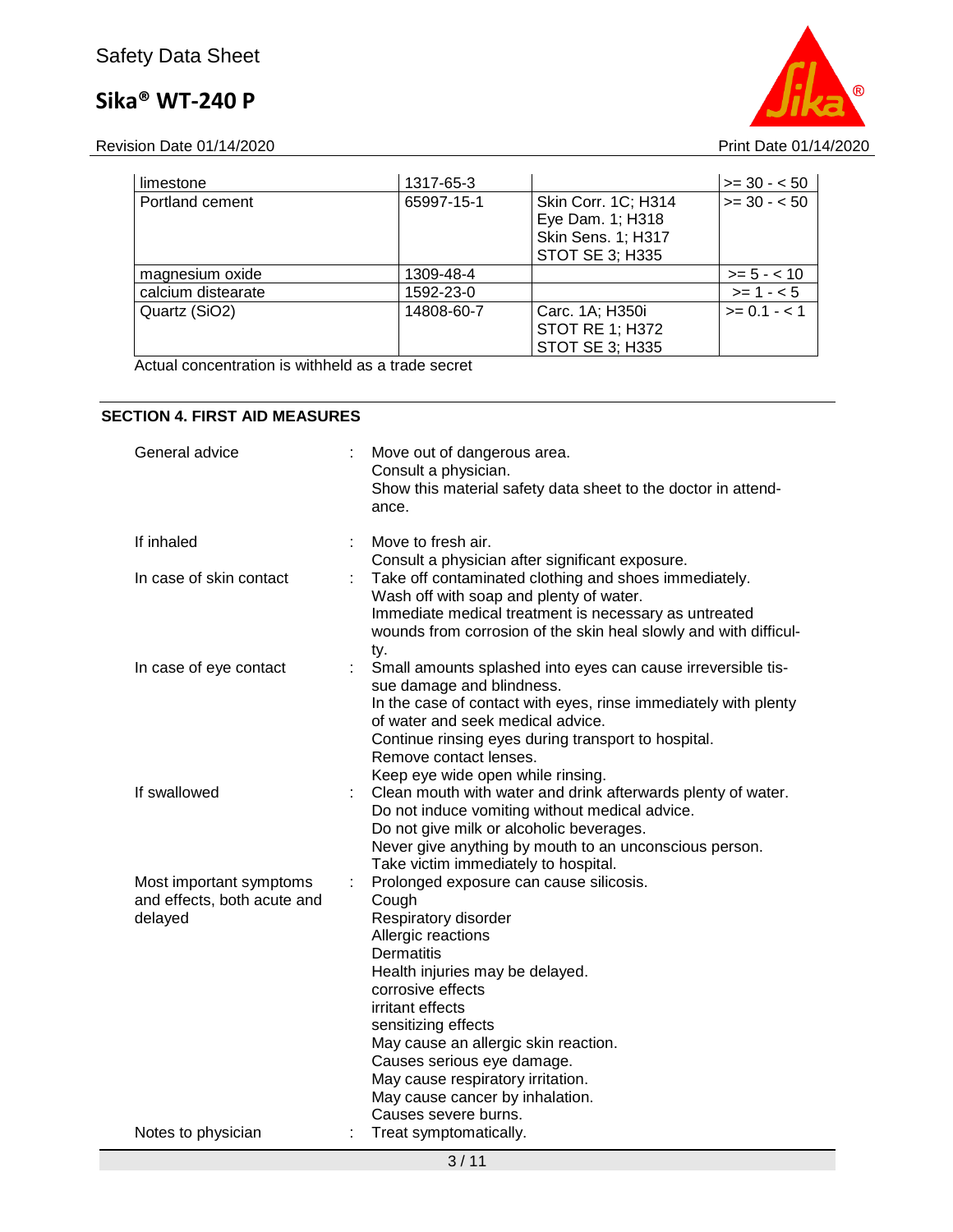

#### **SECTION 5. FIRE-FIGHTING MEASURES**

| Suitable extinguishing media                        | Use extinguishing measures that are appropriate to local cir-<br>cumstances and the surrounding environment.                                                                                                                    |
|-----------------------------------------------------|---------------------------------------------------------------------------------------------------------------------------------------------------------------------------------------------------------------------------------|
| Further information                                 | : Collect contaminated fire extinguishing water separately. This<br>must not be discharged into drains.<br>Fire residues and contaminated fire extinguishing water must<br>be disposed of in accordance with local regulations. |
| Special protective equipment :<br>for fire-fighters | In the event of fire, wear self-contained breathing apparatus.                                                                                                                                                                  |

#### **SECTION 6. ACCIDENTAL RELEASE MEASURES**

| Personal precautions, protec-:<br>tive equipment and emer-<br>gency procedures |    | Use personal protective equipment.<br>Avoid breathing dust.<br>Deny access to unprotected persons.                                                                                                                                            |
|--------------------------------------------------------------------------------|----|-----------------------------------------------------------------------------------------------------------------------------------------------------------------------------------------------------------------------------------------------|
| Environmental precautions                                                      | ÷. | Do not flush into surface water or sanitary sewer system.<br>If the product contaminates rivers and lakes or drains inform<br>respective authorities.<br>Local authorities should be advised if significant spillages<br>cannot be contained. |
| Methods and materials for<br>containment and cleaning up                       |    | Pick up and arrange disposal without creating dust.<br>Keep in suitable, closed containers for disposal.                                                                                                                                      |

#### **SECTION 7. HANDLING AND STORAGE**

| Advice on protection against : Avoid dust formation.<br>fire and explosion | Provide appropriate exhaust ventilation at places where dust<br>is formed.                                                                                                                                                                                                                                                                                                                                                                                                                                                                    |
|----------------------------------------------------------------------------|-----------------------------------------------------------------------------------------------------------------------------------------------------------------------------------------------------------------------------------------------------------------------------------------------------------------------------------------------------------------------------------------------------------------------------------------------------------------------------------------------------------------------------------------------|
| Advice on safe handling                                                    | Avoid exceeding the given occupational exposure limits (see<br>section 8).<br>Do not get in eyes, on skin, or on clothing.<br>For personal protection see section 8.<br>Persons with a history of skin sensitization problems or asth-<br>ma, allergies, chronic or recurrent respiratory disease should<br>not be employed in any process in which this mixture is being<br>used.<br>Smoking, eating and drinking should be prohibited in the ap-<br>plication area.<br>Follow standard hygiene measures when handling chemical<br>products. |
| Conditions for safe storage<br>÷.                                          | Store in original container.<br>Keep in a well-ventilated place.<br>Observe label precautions.<br>Store in accordance with local regulations.                                                                                                                                                                                                                                                                                                                                                                                                 |
| Materials to avoid                                                         | : Explosives<br>Oxidizing agents<br>Poisonous gases<br>Dangerous when wet<br>Flammable solids                                                                                                                                                                                                                                                                                                                                                                                                                                                 |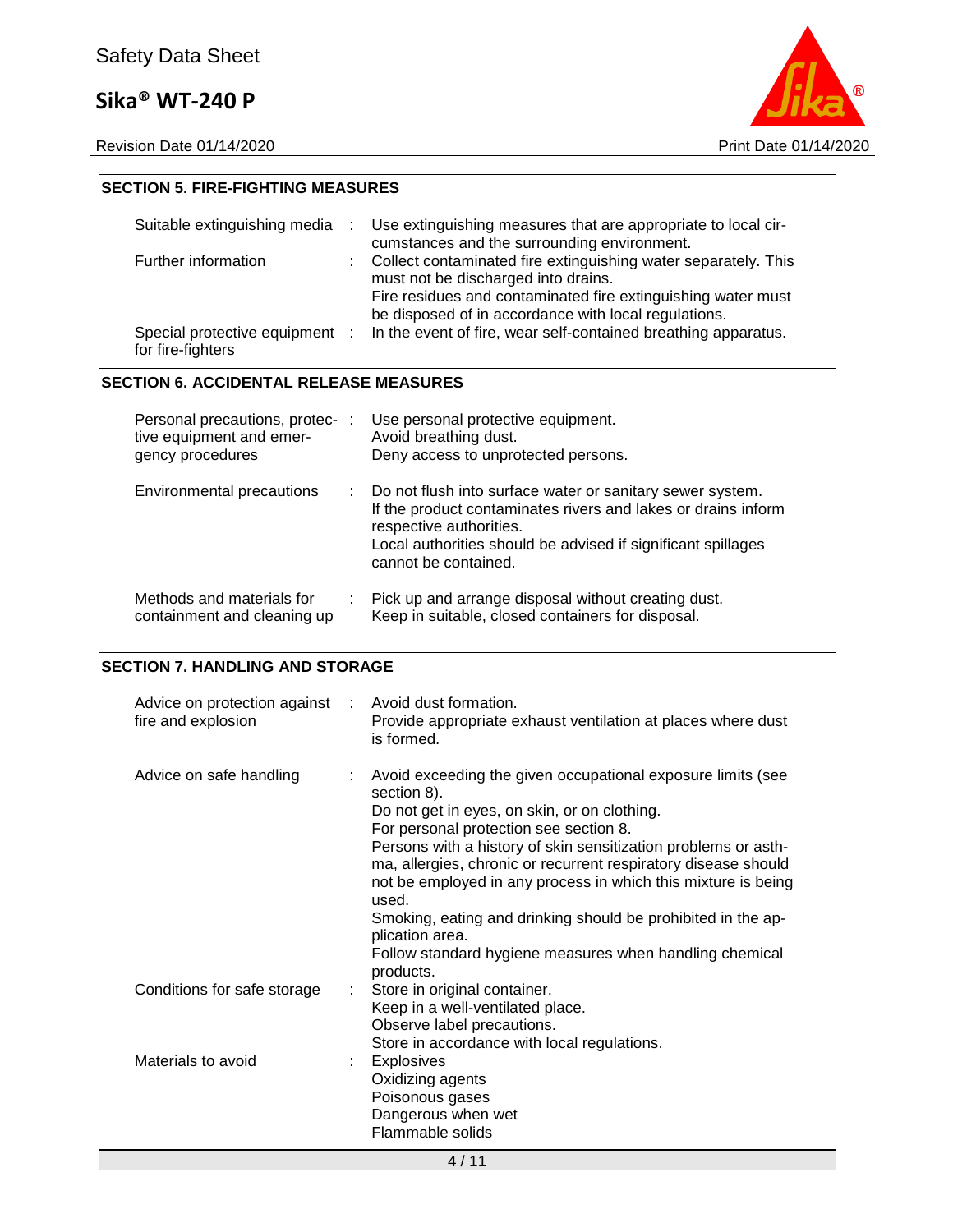Revision Date 01/14/2020 **Print Date 01/14/2020** 



#### Organic peroxides Poisonous liquids Spontaneously Combustible Substances

Further information on storage stability : Keep in a dry place.

#### **SECTION 8. EXPOSURE CONTROLS/PERSONAL PROTECTION**

| Components         | CAS-No.    | Value type<br>(Form of<br>exposure)                | Control parame-<br>ters / Permissible<br>concentration | <b>Basis</b>   |
|--------------------|------------|----------------------------------------------------|--------------------------------------------------------|----------------|
| limestone          | 1317-65-3  | <b>TWA</b> (total<br>dust)                         | 15 mg/m3                                               | OSHA Z-1       |
|                    |            | TWA (respir-<br>able fraction)                     | $5 \overline{\mathrm{mg}}$ m3                          | OSHA Z-1       |
|                    |            | <b>TWA</b> (Total<br>dust)                         | $15 \text{ mg/m}$                                      | <b>OSHA P0</b> |
|                    |            | TWA (respir-<br>able dust<br>fraction)             | $5$ mg/m $3$                                           | OSHA P0        |
| Portland cement    | 65997-15-1 | TWA (Res-<br>pirable par-<br>ticulate mat-<br>ter) | 1 $mg/m3$                                              | <b>ACGIH</b>   |
|                    |            | TWA (total<br>dust)                                | 15 mg/m3                                               | OSHA Z-1       |
|                    |            | TWA (respir-<br>able fraction)                     | $5 \text{ mg/m}$                                       | OSHA Z-1       |
|                    |            | TWA (Total<br>dust)                                | $10$ mg/m $3$                                          | OSHA P0        |
|                    |            | TWA (respir-<br>able dust<br>fraction)             | $5$ mg/m $3$                                           | OSHA P0        |
|                    |            | TWA (Dust)                                         | 50 Million parti-<br>cles per cubic foot               | OSHA Z-3       |
|                    |            | TWA (Total)                                        | $10$ mg/m3                                             | OSHA P0        |
|                    |            | <b>TWA (Res-</b><br>pirable frac-<br>tion)         | $5 \text{ mg/m}$                                       | <b>OSHA P0</b> |
| magnesium oxide    | 1309-48-4  | TWA (Inhal-<br>able particu-<br>late matter)       | 10 mg/m3                                               | <b>ACGIH</b>   |
|                    |            | TWA (fume,<br>total particu-<br>late)              | $15 \text{ mg/m}$                                      | OSHA Z-1       |
|                    |            | TWA (Fume -<br>total particu-<br>late)             | 10 mg/m3                                               | OSHA P0        |
| calcium distearate | 1592-23-0  | TWA (Inhal-<br>able particu-                       | 10 mg/m3                                               | <b>ACGIH</b>   |

#### **Ingredients with workplace control parameters**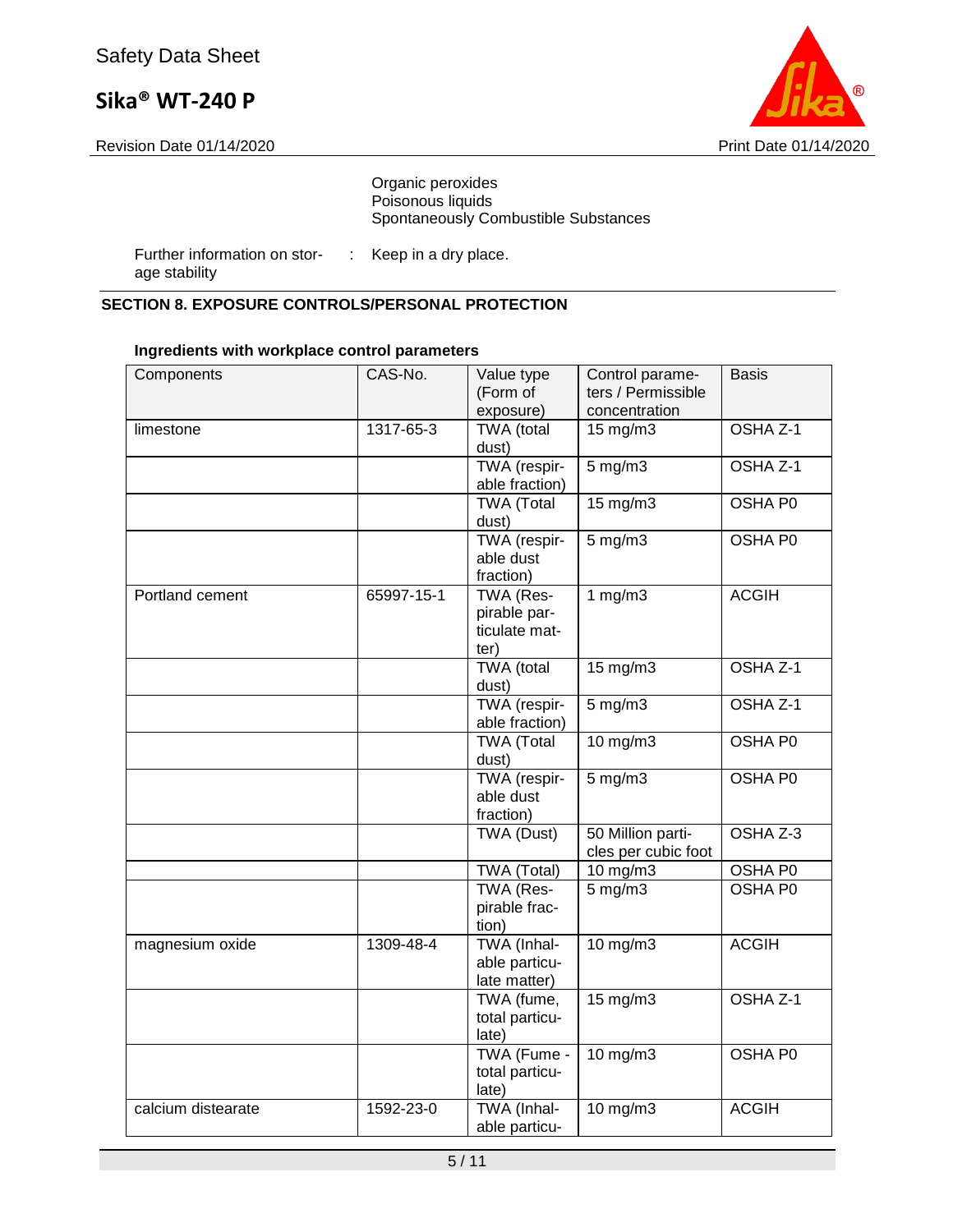

Revision Date 01/14/2020 **Print Date 01/14/2020** 

|               |            | late matter)                                       |                         |              |
|---------------|------------|----------------------------------------------------|-------------------------|--------------|
|               |            | TWA (Res-<br>pirable par-<br>ticulate mat-<br>ter) | $3$ mg/m $3$            | <b>ACGIH</b> |
| Quartz (SiO2) | 14808-60-7 | TWA (Res-<br>pirable par-<br>ticulate mat-<br>ter) | $0.025$ mg/m3           | <b>ACGIH</b> |
|               |            | TWA (Res-<br>pirable dust)                         | $0.05$ mg/m $3$         | OSHA Z-1     |
|               |            | TWA (respir-<br>able)                              | 10 mg/m3 /<br>%SiO2+2   | OSHA Z-3     |
|               |            | TWA (respir-<br>able)                              | 250 mppcf /<br>%SiO2+5  | OSHA Z-3     |
|               |            | TWA (respir-<br>able dust<br>fraction)             | $0.1$ mg/m $3$          | OSHA P0      |
|               |            | TWA (Res-<br>pirable par-<br>ticulate mat-<br>ter) | 0.025 mg/m3<br>(Silica) | <b>ACGIH</b> |
|               |            | TWA (respir-<br>able dust<br>fraction)             | $0.1 \text{ mg/m}$      | OSHA P0      |
|               |            | TWA (Res-<br>pirable par-<br>ticulate mat-<br>ter) | $0.025$ mg/m3           | <b>ACGIH</b> |
|               |            | TWA (Res-<br>pirable par-<br>ticulate mat-<br>ter) | 0.025 mg/m3<br>(Silica) | <b>ACGIH</b> |

The above constituents are the only constituents of the product which have a PEL, TLV or other recommended exposure limit. At this time, the other constituents have no known exposure limits.

#### **Particles of nuisance dust**

| Form of exposure    | Value type | Control parameters | <b>Basis</b>              |
|---------------------|------------|--------------------|---------------------------|
| total dust          | TWA        | $15 \text{ ma/m}$  | <b>OSHA</b><br>د-∠        |
| respirable fraction | TWA        | $5 \text{ ma/m}$   | <b>OSHA</b><br>ヮ ∩<br>د-∠ |

#### **Personal protective equipment**

| Respiratory protection |  | Use a properly fitted NIOSH approved air-purifying or air-fed |
|------------------------|--|---------------------------------------------------------------|
|------------------------|--|---------------------------------------------------------------|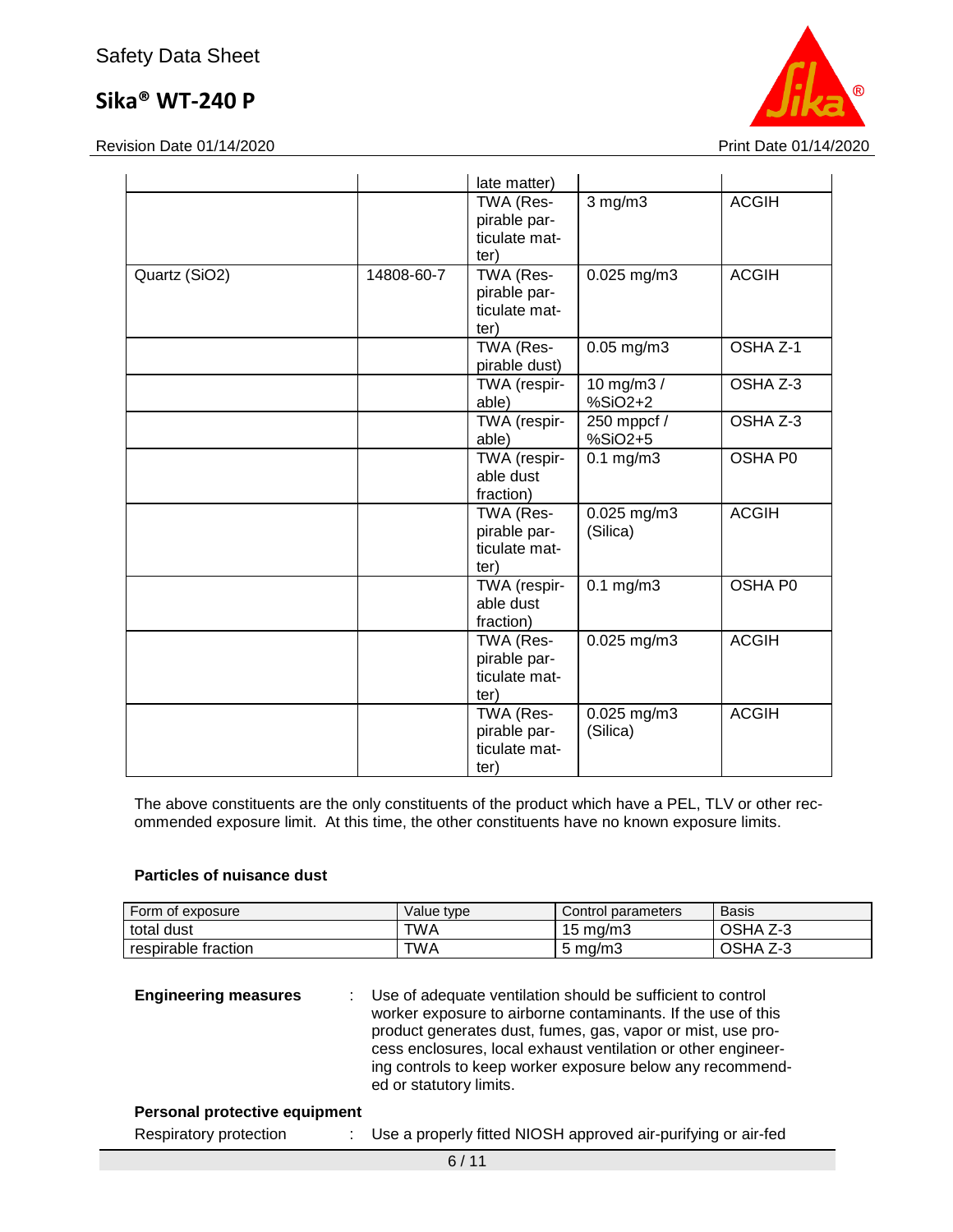

|                          |    | respirator complying with an approved standard if a risk as-<br>sessment indicates this is necessary.                                                                                                                                                                                   |
|--------------------------|----|-----------------------------------------------------------------------------------------------------------------------------------------------------------------------------------------------------------------------------------------------------------------------------------------|
|                          |    | The filter class for the respirator must be suitable for the max-<br>imum expected contaminant concentration<br>(gas/vapor/aerosol/particulates) that may arise when han-<br>dling the product. If this concentration is exceeded, self-<br>contained breathing apparatus must be used. |
| Hand protection          | ÷. | Chemical-resistant, impervious gloves complying with an<br>approved standard should be worn at all times when handling<br>chemical products if a risk assessment indicates this is nec-<br>essary.                                                                                      |
| Eye protection           |    | Safety eyewear complying with an approved standard should<br>be used when a risk assessment indicates this is necessary.                                                                                                                                                                |
| Skin and body protection |    | Choose body protection in relation to its type, to the concen-<br>tration and amount of dangerous substances, and to the spe-<br>cific work-place.                                                                                                                                      |
| Hygiene measures         |    | : Avoid contact with skin, eyes and clothing.<br>Wash hands before breaks and immediately after handling<br>the product.<br>Remove contaminated clothing and protective equipment<br>before entering eating areas.<br>Wash thoroughly after handling.<br>Avoid breathing dust.          |

### **SECTION 9. PHYSICAL AND CHEMICAL PROPERTIES**

| Appearance<br>Color<br>Odor<br><b>Odor Threshold</b>  |                            | powder<br>gray<br>odorless<br>No data available |
|-------------------------------------------------------|----------------------------|-------------------------------------------------|
| рH                                                    |                            | Not applicable                                  |
| Melting point/range / Freezing<br>point               | t.                         | No data available                               |
| Boiling point/boiling range                           |                            | No data available                               |
| Flash point                                           | ÷                          | Not applicable                                  |
| Evaporation rate                                      |                            | No data available                               |
| Flammability (solid, gas)                             | t.                         | No data available                               |
| Upper explosion limit / Upper :<br>flammability limit |                            | No data available                               |
| Lower explosion limit / Lower<br>flammability limit   | $\mathcal{L}^{\text{max}}$ | No data available                               |
| Vapor pressure                                        |                            | No data available                               |
| Relative vapor density                                | t.                         | No data available                               |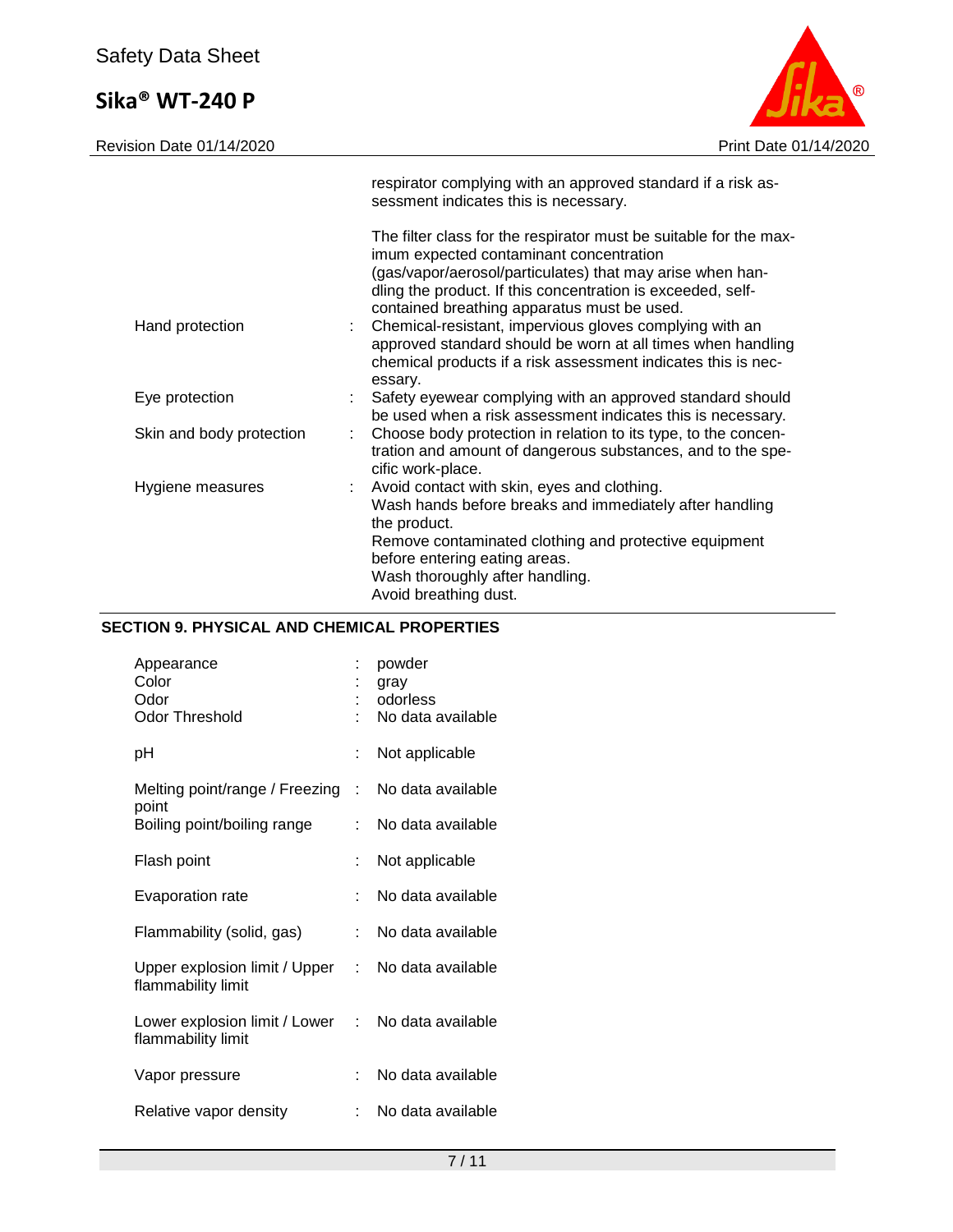#### Revision Date 01/14/2020 **Print Date 01/14/2020**



| Density                                          |    | ca. 1.0 g/cm3 (74.7 $\degree$ F / 23.7 $\degree$ C) |  |
|--------------------------------------------------|----|-----------------------------------------------------|--|
| Solubility(ies)<br>Water solubility              |    | insoluble                                           |  |
| Solubility in other solvents : No data available |    |                                                     |  |
| Partition coefficient: n-<br>octanol/water       |    | No data available                                   |  |
| Autoignition temperature                         | ÷. | No data available                                   |  |
| Decomposition temperature                        |    | : No data available                                 |  |
| Viscosity<br>Viscosity, dynamic                  |    | No data available                                   |  |
| Viscosity, kinematic                             |    | No data available                                   |  |
| <b>Explosive properties</b>                      |    | No data available                                   |  |
| Oxidizing properties                             |    | No data available                                   |  |
| Volatile organic compounds<br>(VOC) content      | ÷. | Not applicable                                      |  |

#### **SECTION 10. STABILITY AND REACTIVITY**

| Reactivity                          | No dangerous reaction known under conditions of normal use.                   |
|-------------------------------------|-------------------------------------------------------------------------------|
| Chemical stability                  | : The product is chemically stable.                                           |
|                                     | Possibility of hazardous reac- : Stable under recommended storage conditions. |
| tions                               |                                                                               |
| Conditions to avoid                 | No data available                                                             |
| Incompatible materials              | No data available                                                             |
| Hazardous decomposition<br>products | No decomposition if stored and applied as directed.                           |

#### **SECTION 11. TOXICOLOGICAL INFORMATION**

Not classified based on available information.

#### **Skin corrosion/irritation**

Causes severe burns.

#### **Serious eye damage/eye irritation**

Causes serious eye damage.

#### **Respiratory or skin sensitization**

#### **Skin sensitization**

May cause an allergic skin reaction.

#### **Respiratory sensitization**

Not classified based on available information.

#### **Germ cell mutagenicity**

Not classified based on available information.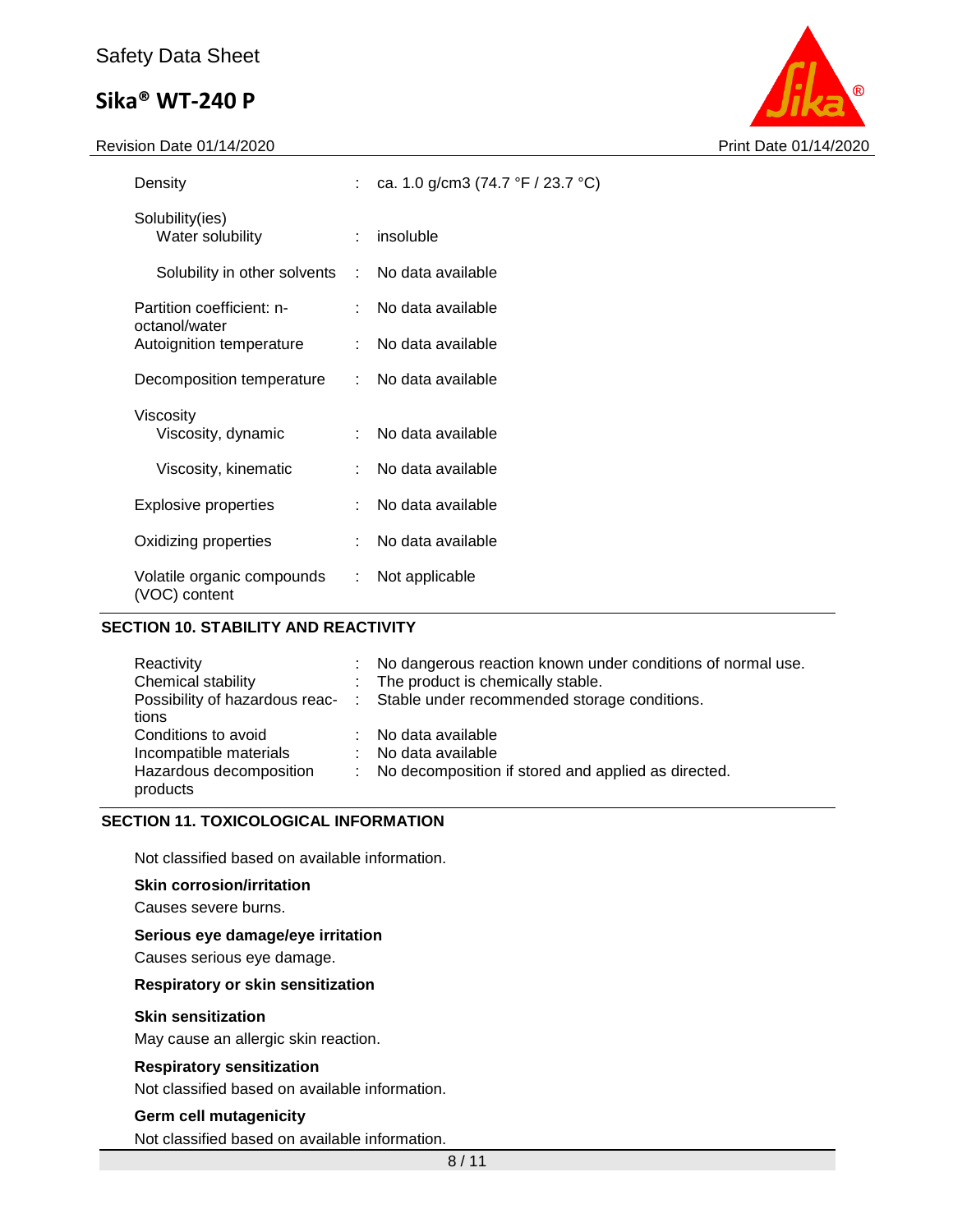Revision Date 01/14/2020 Print Date 01/14/2020

**Carcinogenicity**



| Carcinogenicity |                                                                                                                   |            |
|-----------------|-------------------------------------------------------------------------------------------------------------------|------------|
| <b>IARC</b>     | May cause cancer by inhalation.<br>Group 1: Carcinogenic to humans<br>Quartz (SiO2)<br>(Silica dust, crystalline) | 14808-60-7 |
| <b>OSHA</b>     | OSHA specifically regulated carcinogen<br>Quartz (SiO2)<br>(crystalline silica)                                   | 14808-60-7 |
| <b>NTP</b>      | Known to be human carcinogen<br>Quartz (SiO2)<br>(Silica, Crystalline (Respirable Size))                          | 14808-60-7 |

#### **Reproductive toxicity**

Not classified based on available information.

#### **STOT-single exposure**

May cause respiratory irritation.

#### **STOT-repeated exposure**

Once sensitized, a severe allergic reaction may occur when subsequently exposed to very low levels. Prolonged exposure can cause silicosis.

#### **Aspiration toxicity**

Not classified based on available information.

#### **Further information**

#### **Product:**

Quartz (14808-60-7): This classification is relevant when exposed to Quartz (silicon dioxide) in dust or powder form only, including cured product that is subject to sanding, grinding, cutting, or other surface preparation activities.

#### **SECTION 12. ECOLOGICAL INFORMATION**

**Ecotoxicity** No data available **Persistence and degradability** No data available **Bioaccumulative potential** No data available **Mobility in soil** No data available **Other adverse effects Product:**

Additional ecological infor- : Do not empty into drains; dispose of this material and its con-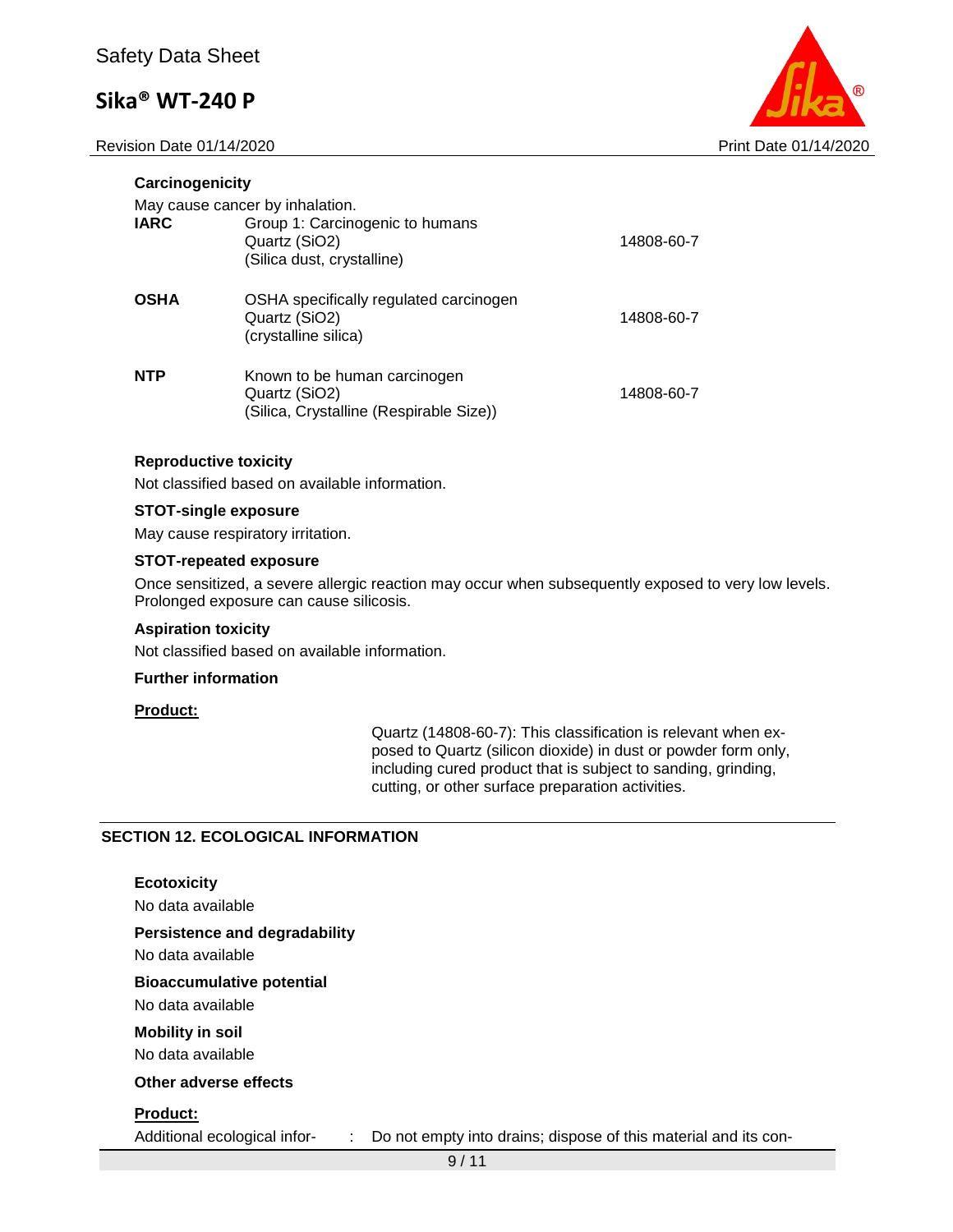Revision Date 01/14/2020 **Print Date 01/14/2020** 



mation tainer in a safe way.

#### **SECTION 13. DISPOSAL CONSIDERATIONS**

| <b>Disposal methods</b> |   |                                                                                                                                                                                                                             |
|-------------------------|---|-----------------------------------------------------------------------------------------------------------------------------------------------------------------------------------------------------------------------------|
| Waste from residues     | ÷ | Disposal of this product, solutions and any by-products should<br>at all times comply with the requirements of environmental<br>protection and waste disposal legislation and any regional<br>local authority requirements. |
| Contaminated packaging  | ÷ | Empty containers should be taken to an approved waste han-<br>dling site for recycling or disposal.                                                                                                                         |

#### **SECTION 14. TRANSPORT INFORMATION**

#### **International Regulations**

#### **IATA-DGR**

Not regulated as a dangerous good

#### **IMDG-Code**

Not regulated as a dangerous good

#### **Domestic regulation**

**49 CFR** Not regulated as a dangerous good

#### **SECTION 15. REGULATORY INFORMATION**

**TSCA list** : All chemical substances in this product are either listed on the TSCA Inventory or are in compliance with a TSCA Inventory exemption.

#### **EPCRA - Emergency Planning and Community Right-to-Know**

#### **CERCLA Reportable Quantity**

This material does not contain any components with a CERCLA RQ.

#### **SARA 304 Extremely Hazardous Substances Reportable Quantity**

This material does not contain any components with a section 304 EHS RQ.

#### **SARA 302 Extremely Hazardous Substances Threshold Planning Quantity**

This material does not contain any components with a section 302 EHS TPQ.

| SARA 311/312 Hazards |    | Respiratory or skin sensitization<br>Carcinogenicity<br>Skin corrosion or irritation<br>Serious eye damage or eye irritation<br>Specific target organ toxicity (single or repeated exposure) |
|----------------------|----|----------------------------------------------------------------------------------------------------------------------------------------------------------------------------------------------|
| <b>SARA 313</b>      | ÷. | This material does not contain any chemical components with<br>known CAS numbers that exceed the threshold (De Minimis)<br>reporting levels established by SARA Title III, Section 313.      |